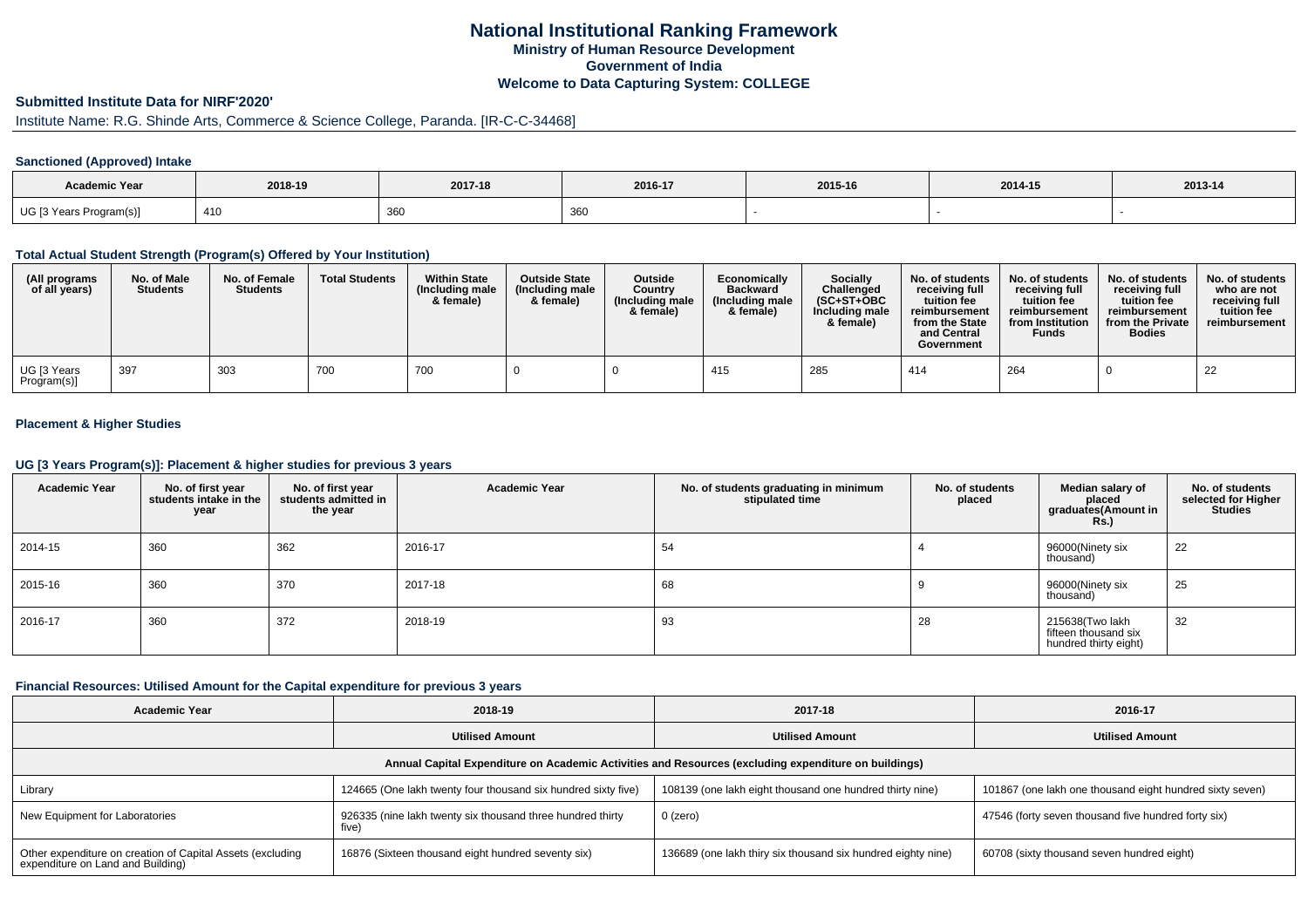#### **Financial Resources: Utilised Amount for the Operational expenditure for previous 3 years**

| <b>Academic Year</b>                                                                                                                                                                           | 2018-19                                                                            | 2017-18                                                                       | 2016-17                                                                              |  |  |  |  |  |  |
|------------------------------------------------------------------------------------------------------------------------------------------------------------------------------------------------|------------------------------------------------------------------------------------|-------------------------------------------------------------------------------|--------------------------------------------------------------------------------------|--|--|--|--|--|--|
|                                                                                                                                                                                                | <b>Utilised Amount</b>                                                             | <b>Utilised Amount</b>                                                        | <b>Utilised Amount</b>                                                               |  |  |  |  |  |  |
| <b>Annual Operational Expenditure</b>                                                                                                                                                          |                                                                                    |                                                                               |                                                                                      |  |  |  |  |  |  |
| Salaries (Teaching and Non Teaching staff)                                                                                                                                                     | 37154860 (Three crore seventy one lakh fifty four thousand<br>eight hundred sixty) | 31420661 (three crore fourteen lakh twenty thousand six<br>hundred sixty one) | 31834444 (three crore eighteen lakh thirty four thousand four<br>hundred forty four) |  |  |  |  |  |  |
| Maintenance of Academic Infrastructure or consumables and<br>other running expenditures(excluding maintenance of hostels<br>and allied services, rent of the building, depreciation cost, etc) | 25628 (Twenty five thousand six hundred twenty eight)                              | 29632 (Twenty nine thousand six hundred thirty two)                           | 32612 (thirty two thousand six hundred twelve)                                       |  |  |  |  |  |  |
| Seminars/Conferences/Workshops                                                                                                                                                                 | 8070 (eight thousand seventy)                                                      | 43141 (forty three thousand one hundred forty one)                            | 32010 (thirty two thousand ten)                                                      |  |  |  |  |  |  |

## **PCS Facilities: Facilities of physically challenged students**

| 1. Do your institution buildings have Lifts/Ramps?                                                                                                        | Yes, more than 60% of the buildings |
|-----------------------------------------------------------------------------------------------------------------------------------------------------------|-------------------------------------|
| 2. Do your institution have provision for walking aids, includingwheelchairs and transportation from one building to another for<br>handicapped students? | Yes                                 |
| 3. Do your institution buildings have specially designed toilets for handicapped students?                                                                | Yes, less than 40% of the buildings |

#### **Awards Details**

| 1. How many faculty member of your institution have received highly reputed national/international awards/recognition from central<br>government agencies in the previous academic year 2018-19 |                          |                                                                                                                                     |                                           |                                                                                                         | -5                                                                     |      |                                   |                               |                              |
|-------------------------------------------------------------------------------------------------------------------------------------------------------------------------------------------------|--------------------------|-------------------------------------------------------------------------------------------------------------------------------------|-------------------------------------------|---------------------------------------------------------------------------------------------------------|------------------------------------------------------------------------|------|-----------------------------------|-------------------------------|------------------------------|
| Srno                                                                                                                                                                                            | Name of the Faculty      | Name of the Award<br>Name of the Central<br>government<br>agency/international<br>agencies from where<br>award has been<br>received |                                           | Address of the<br>Agency giving award                                                                   | <b>Contact Email ID of</b><br>Year of receiving<br>the Agency<br>award |      | Email ID of the<br>faculty        | Contact no. of the<br>faculty | Is it<br>Fellowship?(Yes/No) |
|                                                                                                                                                                                                 | Dr Maheshkumar L<br>Mane | Certificate of<br>Reviewing                                                                                                         | <b>Elsevier Reviewer</b><br>Recognization | Journal of Molecular<br>Structure                                                                       | support@reviwerrecog<br>nition.elsevier.com                            | 2019 | mane.maheshkumar@<br>hmotmail.com | 9404677460                    | <b>No</b>                    |
| $\overline{2}$                                                                                                                                                                                  | Dr M L Mane              | Certificate of<br>Reviewing                                                                                                         | <b>Elsevier Reviewer</b><br>Recognization | Journal of Physics and<br>Chemistry of Solids                                                           | support@reviewerreco<br>gnition.elsevier.com                           | 2019 | mane.maheshkumar@<br>hotmail.com  | 9404677460                    | No                           |
| 3                                                                                                                                                                                               | Dr Sawale D D            | Punyashlok<br>ahiolayadevi holkar<br>national honour award                                                                          | Jan adhyayan                              | Weekly Jan adhyayan<br>Nanded                                                                           | sjanadhyyan@rediffma<br>il.com                                         | 2019 | sawaledeepa267@redi<br>ffmail.com | 9420782541                    | <b>No</b>                    |
| $\overline{4}$                                                                                                                                                                                  | Dr Sawale D D            | Bharat Vidya Ratan<br>Award                                                                                                         | <b>International Business</b><br>Council  | 115 First floor.<br>Vardhaman Mayur<br>Market, Near MIG<br>pocket-6 Mayur Vihar<br>Phase 3 Delhi 110096 | ibc2985@gmail.com                                                      | 2018 | sawaledeepa267@redi<br>ffmail.com | 9420782541                    | <b>No</b>                    |
| 5                                                                                                                                                                                               | Dr Chandanshive S S      | Dr Bhimrao Ambedkae<br><b>International Honour</b><br>Award                                                                         | Jan Adhyayan                              | Weekly Jan Adhyayan,<br>Nanded 431602                                                                   | sjanadhyyan@rediffma<br>il.com                                         | 2019 | chandanshive75@gma<br>il.com      | 9421444801                    | <b>No</b>                    |
|                                                                                                                                                                                                 |                          | 2. How many students of your institution have won international awards in the previous academic year 2018-19                        |                                           |                                                                                                         |                                                                        |      |                                   |                               |                              |

**Accreditation**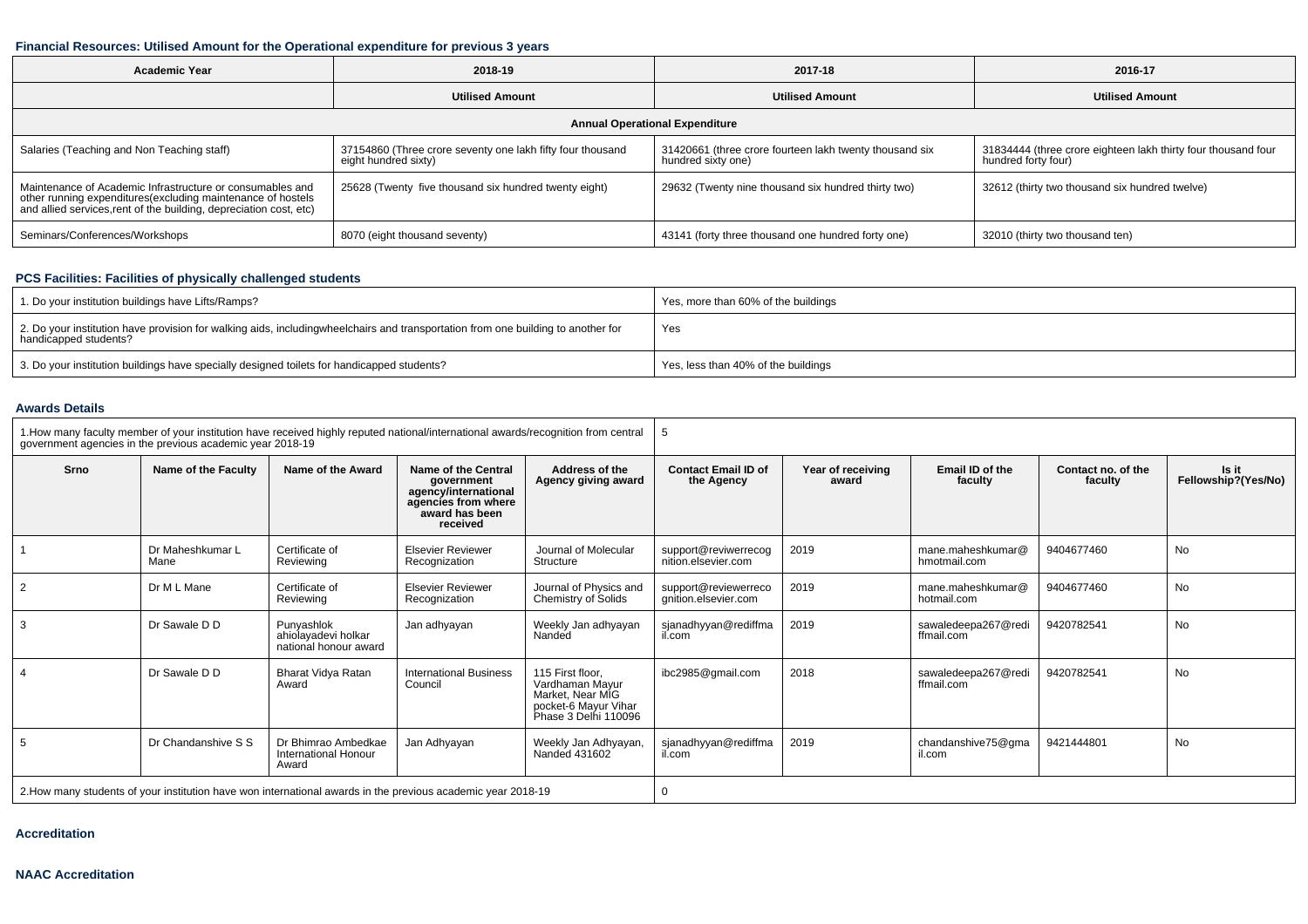| 1. Does your institute have a valid NAAC Accreditation? |            | <b>YES</b>                |       |  |  |
|---------------------------------------------------------|------------|---------------------------|-------|--|--|
| Valid from                                              |            | Valid upto<br><b>CGPA</b> |       |  |  |
| $  03-03-2015$                                          | 02-03-2020 |                           | 2.11  |  |  |
| 03-05-2004                                              | 02-05-2009 |                           | 58.00 |  |  |

# **Village Adoption**

| Have your institute adopted any village under Unnat Bharat Scheme? | <b>NC</b> |
|--------------------------------------------------------------------|-----------|
|--------------------------------------------------------------------|-----------|

### **Faculty Details**

| <b>Srno</b>    | Name                                | Age | Designation            | Gender | Qualification | <b>Experience (In</b><br>Months) | <b>Is Associated</b><br><b>Last Year</b> | <b>Currently<br/>working with<br/>institution?</b> | <b>Joining Date</b> | <b>Leaving Date</b>      | <b>Association type</b> |
|----------------|-------------------------------------|-----|------------------------|--------|---------------|----------------------------------|------------------------------------------|----------------------------------------------------|---------------------|--------------------------|-------------------------|
|                | Sawale Deepa<br><b>Dinesh</b>       | 62  | Professor              | Female | Ph.D          | 380                              | Yes                                      | Yes                                                | 16-11-1987          | $\sim$                   | Regular                 |
| $\overline{2}$ | Humbe Atul<br>Shivajirao            | 34  | Assistant<br>Professor | Male   | Ph.D          | 95                               | Yes                                      | Yes                                                | 08-08-2011          | $\sim$                   | Regular                 |
| 3              | Gorepatil<br>Amarsinha<br>Babasaheb | 31  | Assistant<br>Professor | Male   | <b>NET</b>    | 59                               | Yes                                      | Yes                                                | 09-08-2011          | $\sim$                   | Regular                 |
| $\overline{4}$ | <b>Todakari Dipak</b><br>Ganapat    | 37  | Assistant<br>Professor | Male   | <b>NET</b>    | 59                               | Yes                                      | Yes                                                | 08-08-2014          | $\overline{\phantom{a}}$ | Regular                 |
| 5              | Jadhav Vishal<br>Ramhari            | 37  | Assistant<br>Professor | Male   | Ph.D          | 36                               | Yes                                      | Yes                                                | 11-08-2016          | $\sim$                   | Other                   |
| 6              | Deshmukh A P                        | 25  | Other                  | Male   | M.Sc.         | 20                               | Yes                                      | Yes                                                | 17-07-2017          | $\overline{\phantom{a}}$ | Other                   |
| $\overline{7}$ | Randil Gajendra<br>Sahebrao         | 52  | Assistant<br>Professor | Male   | Ph.D          | 284                              | Yes                                      | Yes                                                | 01-01-1995          | $\sim$                   | Regular                 |
| 8              | Shinde Malhari<br>Gurunath          | 36  | Assistant<br>Professor | Male   | Ph.D          | 36                               | Yes                                      | Yes                                                | 11-08-2016          | $\overline{\phantom{a}}$ | Other                   |
| 9              | Kharde Arun<br>Changdeo             | 49  | Assistant<br>Professor | Male   | Ph.D          | 279                              | Yes                                      | Yes                                                | 15-06-1995          | $\overline{\phantom{a}}$ | Regular                 |
| 10             | Ghumare Akshay<br>Balasaheb         | 32  | Assistant<br>Professor | Male   | Ph.D          | 95                               | Yes                                      | Yes                                                | 08-08-2011          | $\overline{\phantom{a}}$ | Regular                 |
| 11             | Gaikwad Prashant<br>Janardhanrao    | 38  | Assistant<br>Professor | Male   | Ph.D          | 59                               | Yes                                      | Yes                                                | 08-08-2014          | $\sim$                   | Regular                 |
| 12             | Kale Santosh<br>Subhash             | 34  | Assistant<br>Professor | Male   | <b>NET</b>    | 59                               | Yes                                      | Yes                                                | 11-08-2014          | $\overline{\phantom{a}}$ | Regular                 |
| 13             | Mali Jagannath<br>Mahadeao          | 33  | Assistant<br>Professor | Male   | <b>NET</b>    | 59                               | Yes                                      | Yes                                                | 09-08-2014          | $\sim$                   | Regular                 |
| 14             | Landage KD                          | 31  | Other                  | Male   | <b>SET</b>    | 30                               | Yes                                      | Yes                                                | 17-07-2017          | $\overline{\phantom{a}}$ | Other                   |
| 15             | Chavan Sachin<br>Subhashrao         | 35  | Assistant<br>Professor | Male   | Ph.D          | 59                               | Yes                                      | Yes                                                | 08-08-2014          | $\sim$                   | Regular                 |
| 16             | Sabale Sachin<br>Uttreshwar         | 31  | Assistant<br>Professor | Male   | <b>NET</b>    | 59                               | Yes                                      | Yes                                                | 11-08-2014          | $\overline{\phantom{a}}$ | Regular                 |